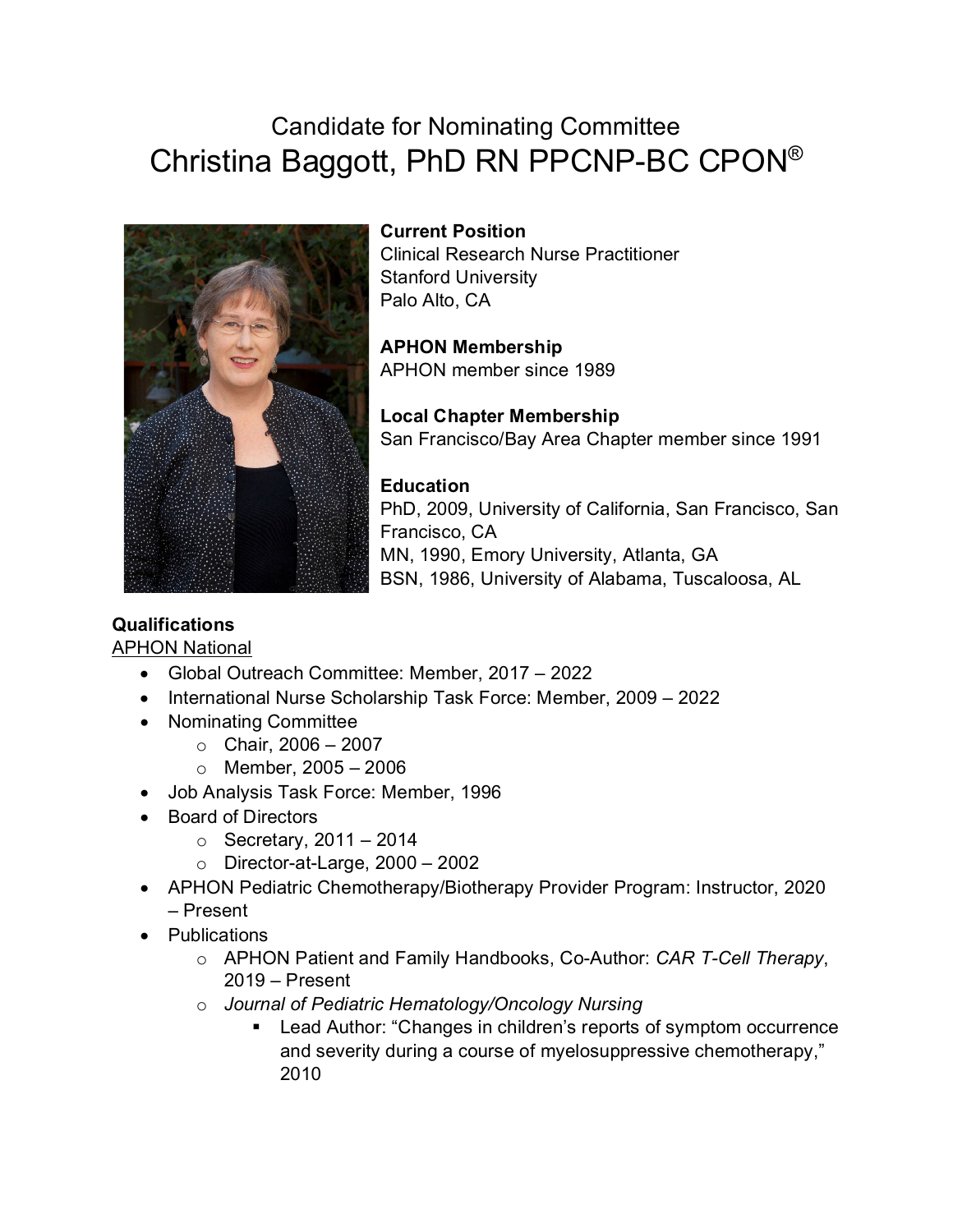- o *Nursing Care of Children and Adolescents with Cancer and Blood Disorders*, Editor
	- $\blacksquare$  4<sup>th</sup> Edition: 2011
	- $\blacksquare$  3<sup>rd</sup> Edition: 2001
- o *Essentials of Pediatric Hematology/Oncology Nursing: A Core Curriculum*, 1<sup>st</sup> Ed.: Section Editor, 1998

#### APHON Local Chapter

- San Francisco/Bay Area Chapter
	- o Meeting Lecture Co-Presenter: "Get Your Conference Abstract Accepted: Tips for Success," 2016
	- $\circ$  Secretary, 2005 2006
	- $\circ$  Treasurer, 1993 1997
	- $\circ$  President, 1991 1993

### Other Nursing Leadership

- Publications
	- o *Pediatric Oncology Nursing: Defining Care Through Science*, Lead Chapter Author: "Technology to Support the Care of Children and Adolescents with Cancer," 2020
	- o *Cancer Nursing*, Lead Author
		- "Evaluation of Sisom: A Computer-Based Animated Tool to Elicit Symptoms and Psychosocial Concerns from Children with Cancer," 2014
		- "Symptom Assessment in Pediatric Oncology: How Should Concordance be Evaluated?", 2014
		- "Symptom Cluster Analyses Based on Symptom Occurrence and Severity Ratings Among Pediatric Oncology Patients During Myelosuppressive Chemotherapy," 2012
	- o *JMIR Research Protocols*, Lead Author: "Initial Evaluation of an electronic Symptom Diary for Adolescents with Cancer," 2012
	- o *Supportive Care in Cancer*, Lead Author: "An Evaluation of the Factors that Affect the Health-Related Quality of Life of Children Following Myelosuppressive Chemotherapy," 2010

#### Current Volunteer Commitments

- SIOP, Ongoing
	- o My Child Matters Review Board

#### **Candidate Statement**

I have gained so much from APHON, with phenomenal educational opportunities and numerous collegial relationships. I have seen many changes in nearly 33 years of